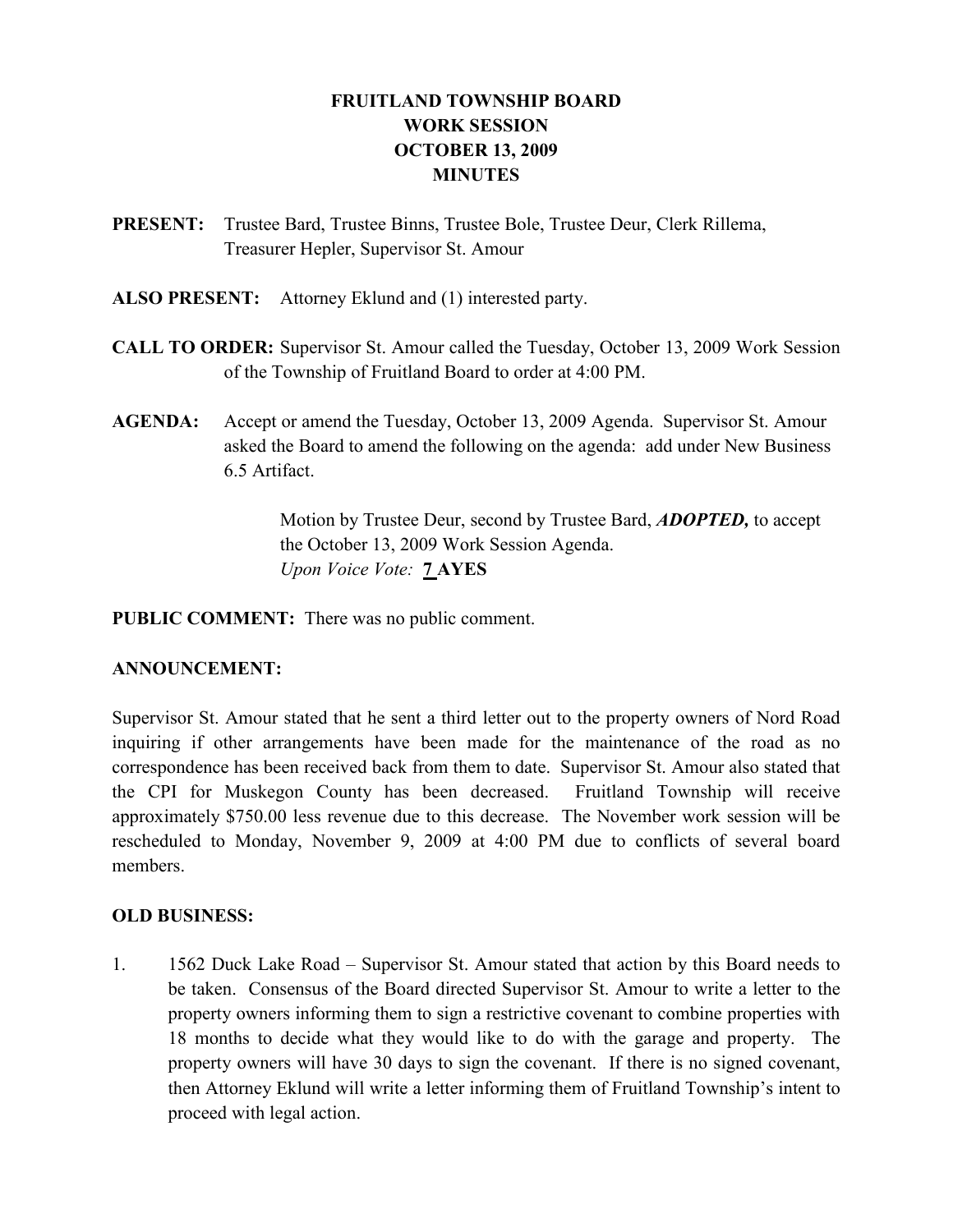- 2. 5623 Murray Road Trustee Bole reported that the ZBA hearing was held on Monday, October 13, 2009 and that two of the nine items have affirmed the Zoning Administrator's decision. The hearing will reconvene Wednesday, October 14, 2009 at 7:00 PM due to time constraints on Monday night.
- 3. Fruitland Township Representation (Joint Planning Commission/West Michigan Shoreline Regional Development Commission) – Trustee Deur stated that he and Supervisor St. Amour attended the last meeting of the JPC. Based on conversations from that meeting, an October 28, 2009 meeting has been scheduled to discuss potential language changes to the Act 226 legal framework for the JPC.
- 4. Road Improvements (MCRC Strategy) Supervisor St. Amour stated that Trustee Deur and he have been meeting with the Muskegon County Road Commission to discuss a potential joint agreement to coordinate road improvements by scheduling services and quoting repairs with other projects in Muskegon County. This would potentially allow Fruitland Township to get more service for less money. Open issues include whether to fund this over two years, or whether it might be better to fund more projects in one year to avoid price escalations.
- 5. 2745 Lorenson Road Supervisor St. Amour stated that an October 28, 2009 court date is scheduled. Supervisor St. Amour stated that it appears that the owners of this property are running a business from this address.
- 6. McMillan Road End Supervisor St. Amour stated that one quote for the stairway/deck has been received. He spoke with Al VandeVusse who is working on getting an additional quote. Attorney Eklund reported that the court case regarding a road end on Lake Michigan in Allegan County should be decided within six months. The Citizen's Advisory McMillan Road End Committee would like some direction from the Township Board. The Board directed Supervisor St. Amour to ask the committee members to start raising funds. Supervisor St. Amour stated that the Scenic Drive Preservation Group may have an interest in helping raise funds. The Board agreed to help cover some of the costs incurred in the fund raising. Clerk Rillema stated that there is \$210.00 budgeted in part- time wages under the McMillan Road End Department (101-747-707.000) that is available to be recategorized to cover potential costs.
- 7. 3350 Bard Road Attorney Eklund stated that the court date is scheduled for December 2, 2009 at 9:00 AM. Attorney Eklund questioned if the house at this property should be considered a dangerous building. Consensus of the Board directed Supervisor St. Amour to ask the Building Official to inspect the house.
- 8. Community Building (Ramp) Supervisor St. Amour reported that he received news that the drawings did not meet ADA requirements. He has received new drawings from the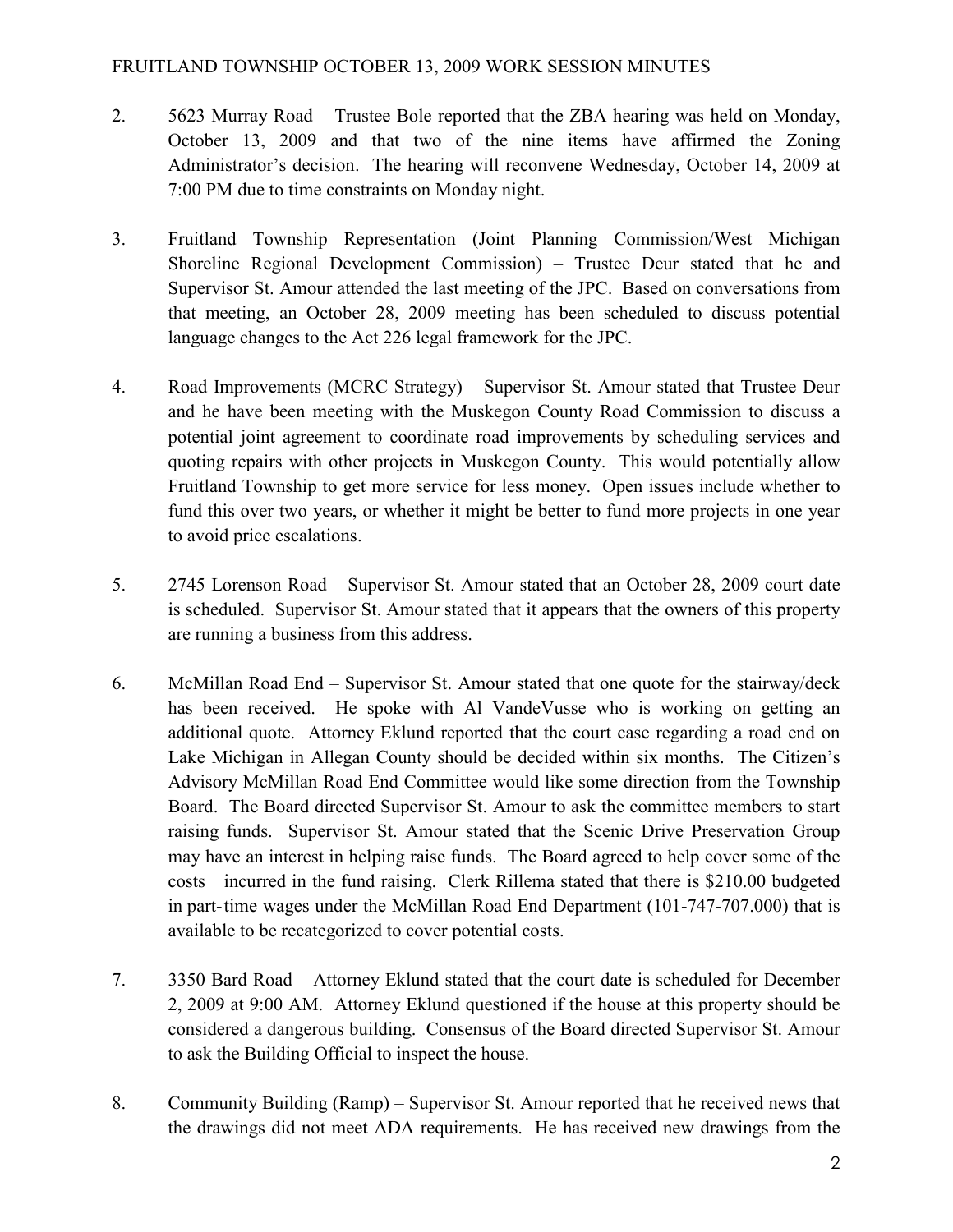architect and quotes from DeRose Builders for the additional widening of the ramp, railing on stairs and coefficient of friction to meet ADA requirements in the amount of \$1200.00 for the widening of the ramp and railing and \$500.00 for the coefficient of friction. He was disappointed that the architect did not draw the plans correctly the first time. Trustee Binns suggested having the project rebid with the updated specs. Supervisor St. Amour will oversee this project.

- 9. White Lake Fire Authority (Dry Hydrants/Cistern/Lease) Supervisor St. Amour reported that the Fire Authority has not heard any information on the hydrant grant and the cistern is still in talks. The Board passed a motion at last month's meeting regarding a change to the lease for the Duck Lake Fire Station #2. Supervisor St. Amour stated that he thinks it needs clarification regarding the square foot at \$2.23 per square foot compensation. It should state that the new rate per square footage is effective starting at the current lease amount paid. Clerk Rillema will work with Attorney Eklund to clean up the language and prepare a motion for Monday's Regular Meeting.
- 10. Parks and Recreation (Master Plan/Budget Amendments) Supervisor St. Amour and Trustee Deur have reviewed the comments regarding the Parks & Rec Master Plan and will have a copy ready for the Board's review for Monday's Regular Meeting. He tasked Trustee Binns again to obtain a few meeting dates so the Board of Trustees and the Parks & Rec Board can schedule a joint meeting. At the joint meeting, budget amendments will be discussed.
- 11. Ordinance Enforcer Supervisor St. Amour has interviewed the candidate that the interview committee of Trustee Deur, Clerk Rillema and Treasurer Hepler presented as their top candidate. A background check has been completed. Supervisor St. Amour tasked Treasurer Hepler to schedule a physical and drug test for the candidate.
- 12. RAP Amendment for Muskegon Chemical Superfund Site Trustee Deur stated that because there was a plan for natural remediation at this location, he felt it could be removed from the agenda. If any further action occurs at this site, he will keep the Board abreast of the happenings.
- 13. 5601 South Shore Drive Attorney Eklund asked that this item be changed to 5617 South Shore as his case has been closed. He stated that the property owner of 5617 South Shore which was involved in his case plead guilty in the case involving the dog shooting and will be sentenced on November 2, 2009. The property owner at 5617 South Shore is also being sentenced for a drug related case on October 15, 2009  $\omega$  8:30 AM. It was brought to Supervisor St. Amour's attention that over the last several weekends, firearm shots have come from 5617 South Shore Drive at random times. Supervisor St. Amour was tasked to investigate with the Muskegon Sherriff's Department if State Law prohibits firearm discharge within close proximity of other homes.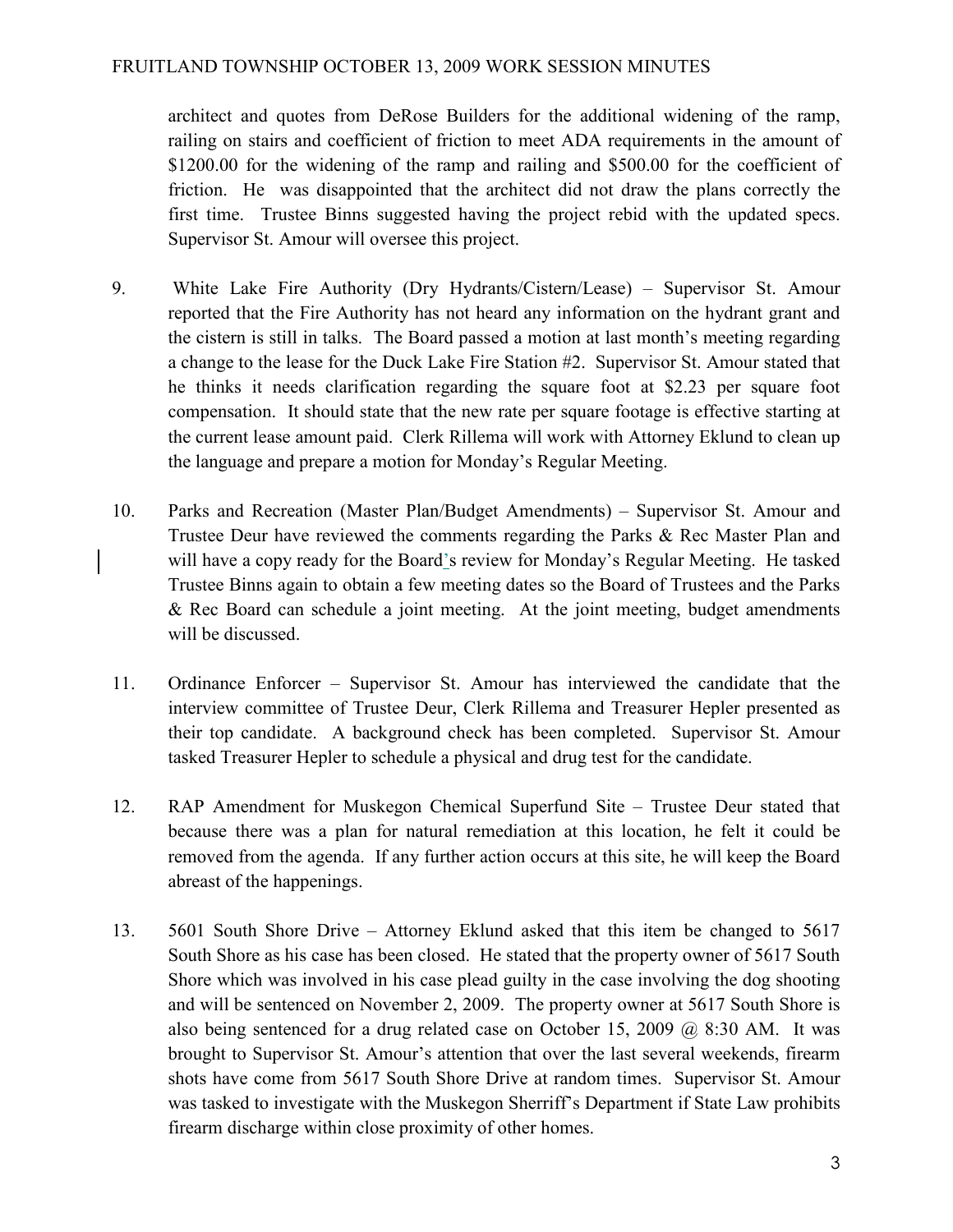- 14. State Shared Revenue Treasurer Hepler reported that information received shows that Fruitland Township will receive an additional cut of approximately 4.1% in its state shared revenue. This amounts to approximately \$14,232.00 less in revenue. Supervisor St. Amour stated that when reviewing the budget later in the agenda, budget amendments will be suggested.
- 15. 6106-245-003-0003-00 (6168 & 6188 Murray Road) Condemnation Hearing Supervisor St. Amour stated that the first hearing was held on October 8, 2009 and the next meeting is scheduled for November 12, 2009 at which time the bank who currently owns these two properties has the opportunity to submit plans to remedy the repairs if they wish to not have these properties condemned.

# NEW BUSINESS:

- 1. Bard Road Culvert Supervisor St. Amour stated that he had received verbal okay authorizing the repair of the culvert on Bard Road at a cost of approximately \$567.00 from the Muskegon County Road Commission. Repair has been completed. A motion will be prepared for Monday's Regular Meeting.
- 2. Township Property (Hunting) Supervisor St. Amour had been asked if there was hunting allowed on township property by a resident. He responded by saying "no" remembering the ordinance stating no hunting allowed at Nestrom Park. Although after reviewing the ordinance it does not state that there is no hunting permitted on any other township property. Discussion amongst the Board members resulted in not promoting hunting at this time.
- 3. Fruitland Township Cemetery (Veteran Flag Placement & Removal) Clerk Rillema referred to the letter received from Tom Clock of Clock Funeral Home stating his disappointment in the quick removal of gravesite flags after Memorial Day and concern of veteran graves recently buried being overlooked when flags were placed. Clerk Rillema and Deputy Clerk Garvey spoke with the Montague VFW and were forwarded to the Whitehall American Legion for help with the placement of flags. Clerk Rillema provided the volunteers of the American Legion with a listing of over 150 veteran gravesites and provided the flags. One week after Memorial Day, Deputy Clerk Garvey and Clerk Rillema removed the flags from the gravesites for ease of maintenance which is typical at many cemeteries. Clerk Rillema felt that Fruitland Township's veteran gravesites were honored and not forgotten and had a flag on Memorial Day.
- 4. Adopt-A-Road Program Supervisor St. Amour stated that he received correspondence from a resident inquiring about the Adopt-A-Road program. The township would be responsible with purchasing signage (approximately \$75.00 per sign) and providing vests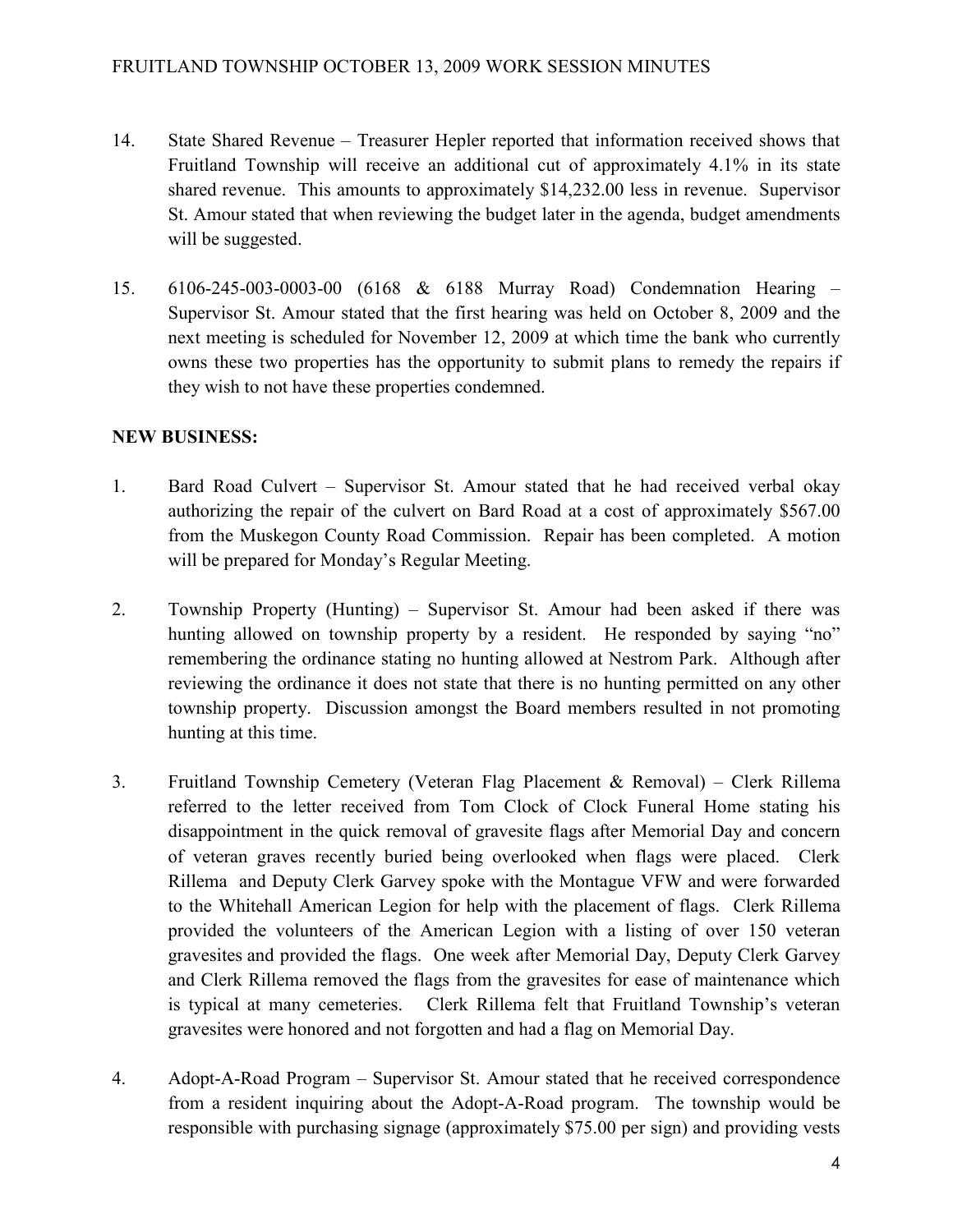and garbage bags. He will solicit interest in the e-news and ask the Muskegon Chronicle and White Lake Beacon to make mention in an upcoming article.

6. Planning Commission (Fire Code) – Trustee Deur stated that at the last Planning Commission meeting they approved a private street for Marcus Dunes. Discussion at that meeting with Fire Marshall Novak resulted in researching information regarding the 2003 International Fire Code which was adopted by the Board of Trustees in 2005. Currently our zoning ordinance does not comply with the 2003 Fire Code for cul-de-sac size. A special meeting with Planning Chairperson Kooistra, Attorney Eklund, Fire Marshall Novak, Attorney Hermanson, Zoning Administrator Sandel, Zoning Coordinator Garvey and Supervisor St. Amour will take place on Thursday, October 15, 2009 at 4:00 PM to discuss the non-compliance of our current ordinance and whether Fruitland Township has any liability by not conforming to the 2003 International Fire Code and if there is any additional language to be adopted by the Board of Trustees for this non-compliance to the fire code.

Supervisor St. Amour asked for a brief recess at 5:40 PM.

 Motion by Clerk Rillema, second by Supervisor St. Amour, ADOPTED, to suspend the work session for a brief recess. Upon Voice Vote: 7 AYES

 Motion by Trustee Binns, second by Trustee Bard, ADOPTED, to reconvene the work session at 5:45 PM. Upon Voice Vote: **7 AYES** 

- 6.5 Artifact Supervisor St. Amour reported that a resident was willing to donate a large piece of driftwood that he found near Duck Lake to the Township. Discussion amongst the Board resulted in offering it to the Parks & Recreation Commission.
- 5. Budget Review Supervisor St. Amour discussed each department and Clerk Rillema and Treasurer Hepler provided information for account numbers and dollar amounts in question. Supervisor St. Amour stated that Clerk Rillema and Treasurer Hepler will prepare a list of budget amendments to review at the November Work Session. It appears that our budget in on target due to the efforts this board made preparing and adopting the budget for 2009-2010.
- 7. Board Comments
	- Trustee Binns inquired if Supervisor St. Amour as Ordinance Enforcer has visited the property at White Lake Drive and Zellar Road. It appears that more items are being located at this site. Supervisor St. Amour stated that he had not been there recently but it would be looked at once the new Ordinance Enforcer is hired.